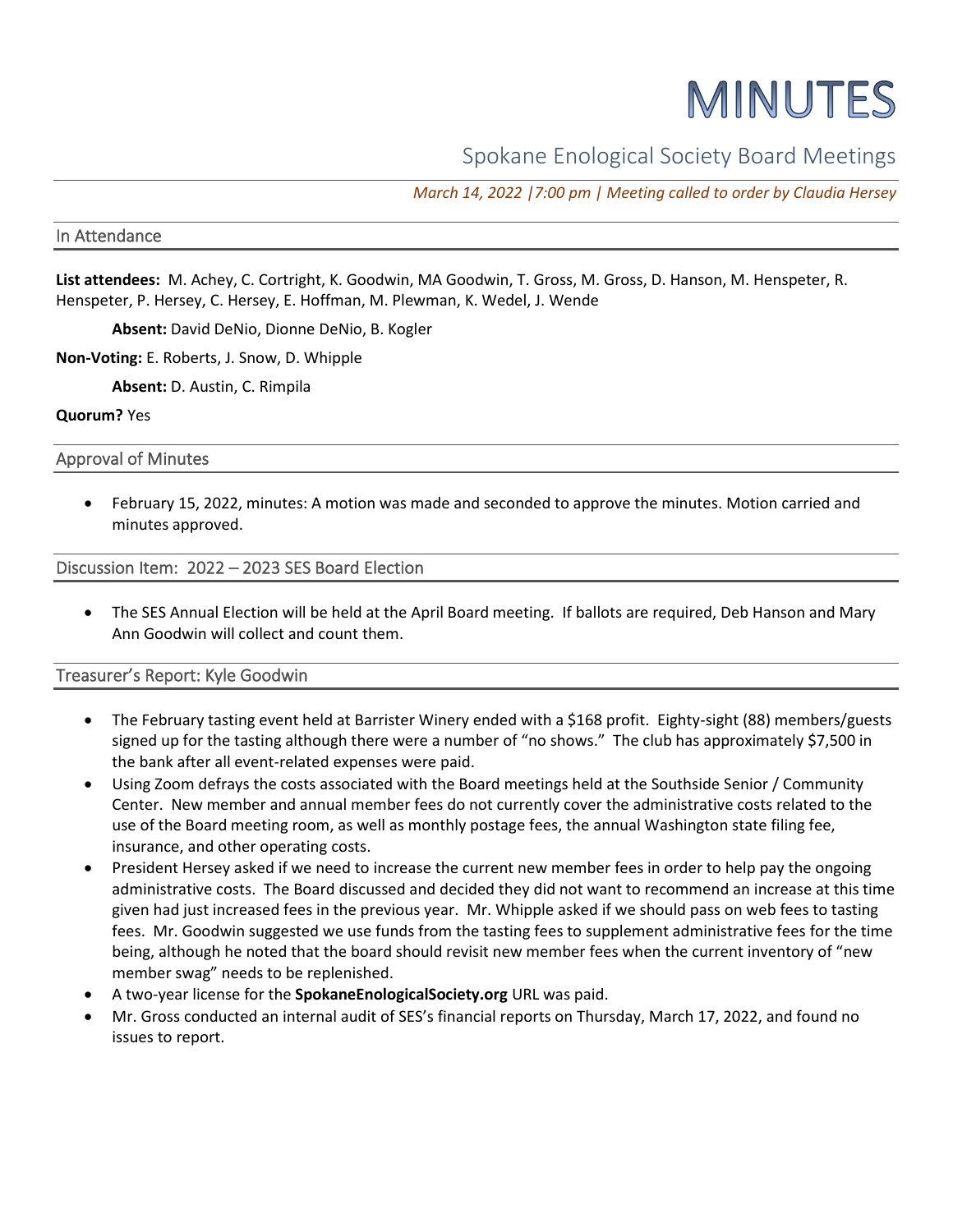## Membership Report: Deb Austin

- Club membership is at 187 members.
- Eighty-one (81) individuals have registered for the March tasting event, with nine (9) guests and three (3) speakers attending. Up to eighty-four attendees can register for the event.

# Tasting Programs Support: Paul Hersey | Dave Whipple

- The March tasting features Arbor Crest wines and will cost \$32 per member. The expectation is that the tasting fee will result in a \$200 profit after all related expenses are paid. The food committee has a budget of \$3.00/person.
- Arbor Crest staff was provided a budget from SES and was allowed the freedom to make selections for tasting that they believed would be well received. The winery offered SES a 40% discount for the bottles used in the tasting. Wine maker Chris Farrington will present the wines.
- John Allen and Dr. Jeff Snow will give a demonstration at the March tasting during the third flight, showing attendees how they can improve the quality of wines they purchase at restaurants with some simple decanting techniques.
- The March tasting will feature tables set for eight. Raffle tickets will be distributed to members only when they arrive at the registration table for the 3 bottle wine give away.
- Mr. Hersey reported that fifty nine (59) bottles are available for the March tasting event and Anniversary Dinner, leading to revisiting the wine give-away issue. Ms. Roberts suggested not giving away any bottles to avoid hard feelings and disruption to the dinner program. Dr. Snow supported idea of not giving away bottles as well. He stated that the people who support SES as board members and volunteers should be rewarded with any extra bottles accrued.
- The board took a voice vote to decide whether to continue giving giveaway wine i.e. a small number of bottles at the Anniversary dinner. Motion: Members attending the dinner will receive one raffle ticket and twenty (20) bottles, displayed in plain brown bags, will be given away at the end of the dinner event. Ms. Wedel moved, Ms. Gross seconded the motion and the yay votes carried. Ms. Gross suggested that an announcement be made at the March tasting there will be a limited number of bottles (20) available for the Anniversary Dinner wine giveaway.
- Mr. Whipple noted that SES needs to purchase event licenses to cover the remaining tasting events through June 2022. Mr. Goodwin stated he thought there was one tasting remaining under the current license.

## Special Events: Eve Roberts

- Annual Board Dinner and election: Spokane Club on April 4, 2022 at 6:30 p.m. \$150 room charge. Members need to bring their own wine. A buffet dinner will be provided by the club. Dinner costs are paid by attendees.
- Anniversary Dinner: Spokane Club on April 22, 2022. Ms. Roberts is working with John Allen to identify an appropriate theme and wines for the dinner and she expects the dinner will feature Yakima Valley and Red Mountain wines. Ms. Roberts asked for dinner menu suggestions. Details will be provided in the next edition of the Wineminder.

## Extra Special Events: Deby Hanson

• Ms. Hanson is tentatively planning a May event at the Kendall Yards Maryhill tasting room during the week of May 23. The staff is interested in hosting the event and is trying to determine how they can provide service to a large group in their space. In addition to a wine tasting, Maryhill can also provide food to accompany the wine.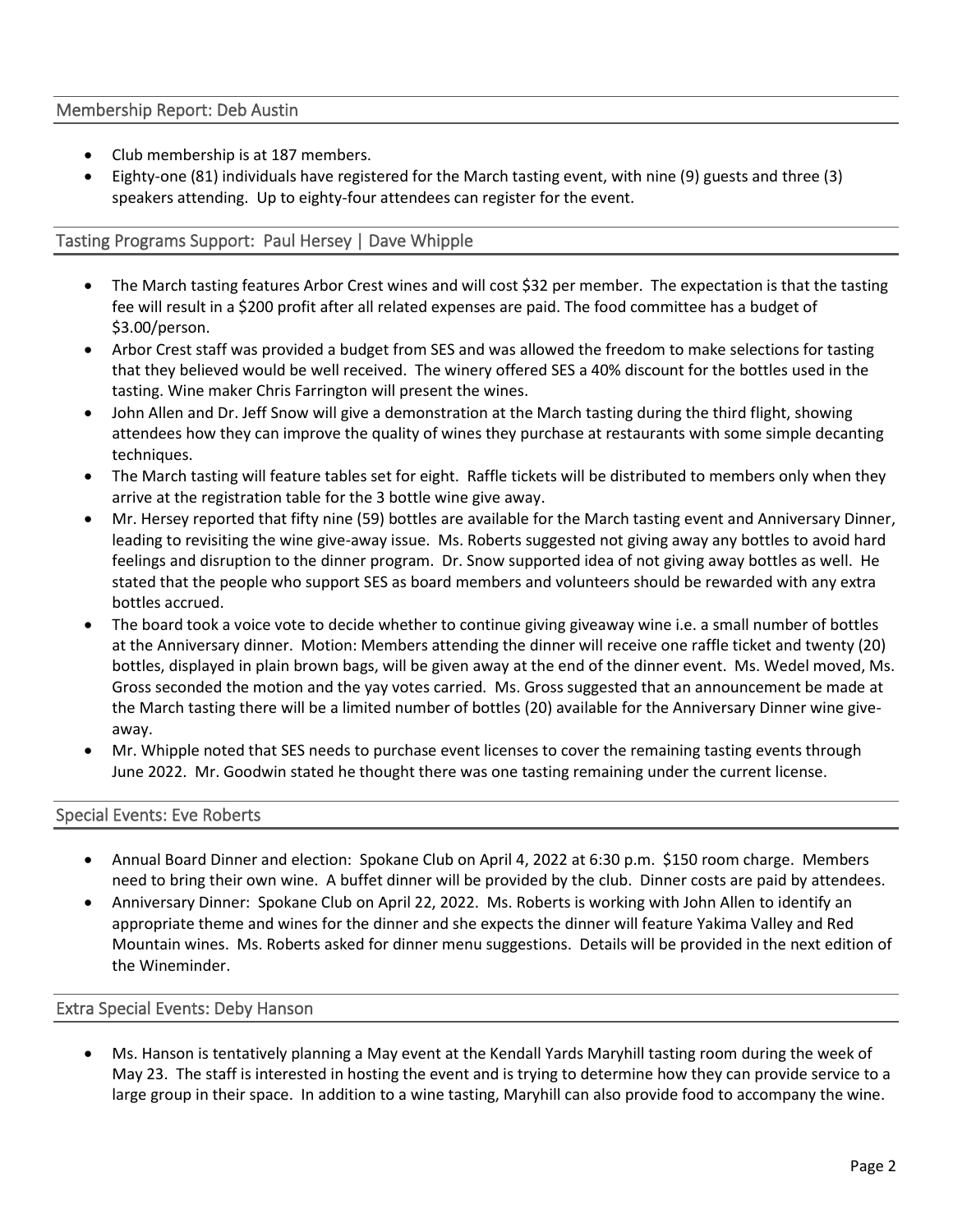- Ms. Wende indicated that the Food Committee is prepared for the March tasting. They tasted four of the wines that will be poured at the event and have selected food to pair with them.
- Eight members currently serve on the SES Food Committee.

Glasses | Linens | Swag Bags, etc.: Dionne DeNio

No report

Membership Recognition: Dionne DeNio

No report

Education Director: Dr. Jeffrey Snow

- Dr. Snow and Mr. Allen are planning to provide an educational demonstration at the March tasting on how to decant wines when you don't have a decanter. The goal is to show members how to make wine at restaurants taste better when they are young and raw.
- *Case for a case, just In case* is Dr. Snow's article for March *Wineminder*. The article outlines why is handy to keep a case of wine in your basement or closet so you always have the right wine on hand for company.
- Tri-City Wine Center Trip: SES Board members only. Wednesday, April 6, 2022. The Center tour starts at 10:00 a.m. Lunch will be offered in the bottle room. Members will meet with graduate students from 1:00 – 3:00 p.m. to learn about their research. The tour will also include a tasting of student blended wines; bottles will possibly be available to purchase.

#### AV & ZOOM: Terry Gross

• Mr. Gross will provide AV system to the Spokane Club for the Anniversary dinner as well as the Annual Bosard Dinner/Meeting as the sound system at Spokane Club is poor quality.

Vice President Report: Kris Wedel

Ms. Wedel will assist with the March tasting setup.

#### Website: Charlie Rimpila

• No Report

Wineminder: Claudia Hersey

• March 28 is the deadline for articles and any details about April Anniversary Dinner.

#### Other Business

At the April 4<sup>th</sup> Annual Board Meeting the departing officers will be thanked for their service and the new Board Directors, once elected, will assume their position as Board Directors. The new Board members will then elect the new President. The new President will then reside over the nominations/election of the remaining executive officers (Vice President, Treasurer and Secretary). If there are more than 1 nominee for each of the Executive Officer positions the votes will be conducted by ballot.